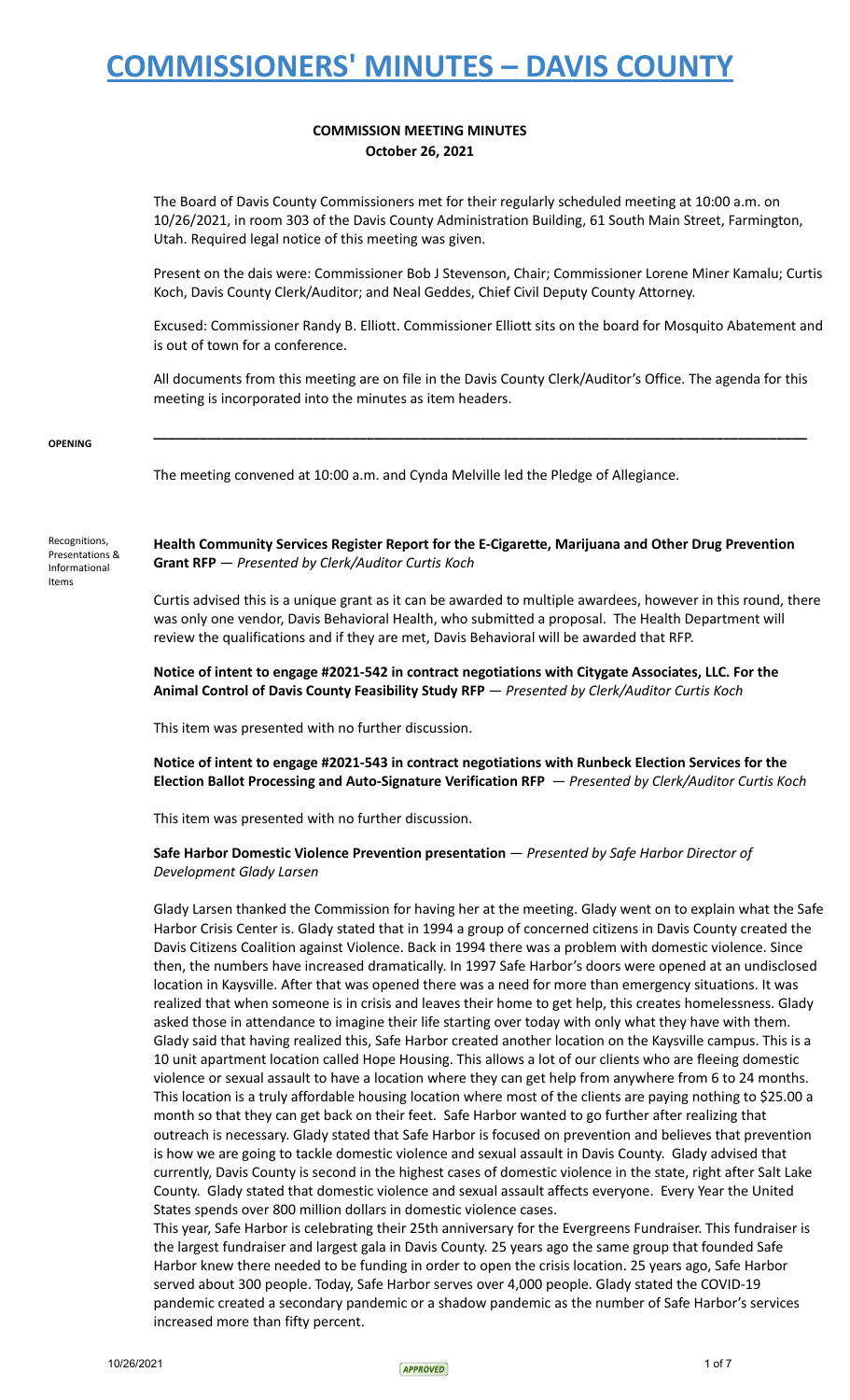Glady invited everyone in attendance to attend the Safe Harbor fundraiser. She explained that by doing so, they will make a difference in the community. Glady stated we can end the violence in our community if we all come together. Glady advised that she will be leaving invitations for the Evergreen Fundraiser for those who want to be part of the event. Glady thanked the Commission and other institutions in Davis County for their support over the years.

**Commissioner Stevenson** thanked Glady for making a difference. He stated Safe Harbor has made a difference for a long time and it has been good to work with Safe Harbor with everything they are willing to do to help. Commissioner Stevenson stated people do not realize everything that happens in their community and expressed his appreciation for Safe Harbor in giving people a place they can turn to.

**\_\_\_\_\_\_\_\_\_\_\_\_\_\_\_\_\_\_\_\_\_\_\_\_\_\_\_\_\_\_\_\_\_\_\_\_\_\_\_\_\_\_\_\_\_\_\_\_\_\_\_\_\_\_\_\_\_\_\_\_\_\_\_\_\_\_\_\_\_\_\_\_\_\_\_\_\_\_\_\_\_\_\_\_\_\_\_\_**

**PUBLIC COMMENTS**

The public was invited to make comments to the Commission.

**Travis Campbell from Congressman Blake Moore's Office** addressed the Commission stating he was at the meeting to provide updates from the Congressman's office. Travis advised that on the legislative side, things move pretty slowly so there is not a lot to report on that. He mentioned there has been a lot of discussion about infrastructure and spending bills which are still going through the legislative process.

Congressman Moore is working on the Map Lands Act. This bill is going through the Natural Resource Committee and Congressman Moore's Office is confident this will become law. Travis advised that in this bill, The Forest Service, The Bureau of Land Management (BLM) and The Army Corps of Engineers are directed to digitize the federal estate. Right now, federal maps are not all digitized. This will help alleviate questions on boundaries and how much land is federally owned.

The second bill Congressman Moore's Office has been a part of would create a monument at the National Mall for the Medal of Honor recipients. He advised that our country currently does not have anything to honor those who serve and receive the Medal of Honor.

As a freshman, Congressman Moore has been involved in some events here in Utah to build credibility with his colleagues in Washington D.C. Congressman Moore has been having conversations with experts on various issues. Travis advised that one of those is a quarterly meeting with people here in Utah on the debt and deficit. This is a big issue that the Congressman wants to tackle and he wants to be one of the voices on the national debt and how much the country is spending. This meeting is held with people from all walks of life, talking about ideas to take back to D.C. It is a high hope to get our nation closer to a balanced budget at some point.

Travis stated that Congressman Moore's Office recently hosted Representative Rodney Davis who is the ranking member on the House Administration, that Committee has jurisdiction over elections in Congress. Travis stated Congressman Moore's Office wanted to thank Clerk/Auditor Curtis Koch for taking part in that. Travis stated there was good discussion with the Clerk/Auditors from Northern Utah and Representative Davis on Utah elections, how that system works and why it works so well. The idea was to give

Representative Davis ideas to take back to Congress and push toward good election policy. There has been discussions about federalizing our elections, and Congressman Moore's Office does not feel that would be a good thing. The involvement of Curtis Koch and the other individuals helped in taking the information to D.C. and push back on those efforts to federalize our election system. Travis addressed Curtis Koch stating that both Congressman Moore and Representative Davis enjoyed his presentation and got a lot out of it. He thanked Curtis Koch again for his part in the discussions.

Travis stated that Congressman Moore's Office has done 10 Town Halls this year. There are two more scheduled. One will be held on Wednesday, November 10th, 2021 at 7:30 p.m. in Layton at the Weber State Campus. Congressman Moore will be there to answer questions.

**Clerk/Auditor Curtis Koch** expressed his appreciation to Travis and Congressman Moore for the invitation and opportunity to speak with national officials about elections in Utah and what our state has going right. Curtis stated Utah has a lot of great things when it comes to elections.

### **BUSINESS/ ACTION**

### **Clerk/Auditor**

Resolution #2021-544 of additional budget appropriations requests for the 2021 Davis County Budget.

**1. Resolution #2021-544 of additional budget appropriations requests for the 2021 Davis County Budget** — *Presented by Chief Deputy Clerk/Auditor Heidi Voordeckers*

**\_\_\_\_\_\_\_\_\_\_\_\_\_\_\_\_\_\_\_\_\_\_\_\_\_\_\_\_\_\_\_\_\_\_\_\_\_\_\_\_\_\_\_\_\_\_\_\_\_\_\_\_\_\_\_\_\_\_\_\_\_\_\_\_\_\_\_\_\_\_\_\_\_\_\_\_\_\_\_\_\_\_\_\_\_\_\_\_**

Heidi Voordeckers began by stating she is presenting an amendment request for the current 2021 budget. Heidi explained this came out of discussions that were had at the last Budget Committee meeting. Immediate action was requested on some items, necessitating an amendment to the 2021 budget. The document that Heidi Voordeckers presented is attached to these minutes. *(See Attachment A.)*

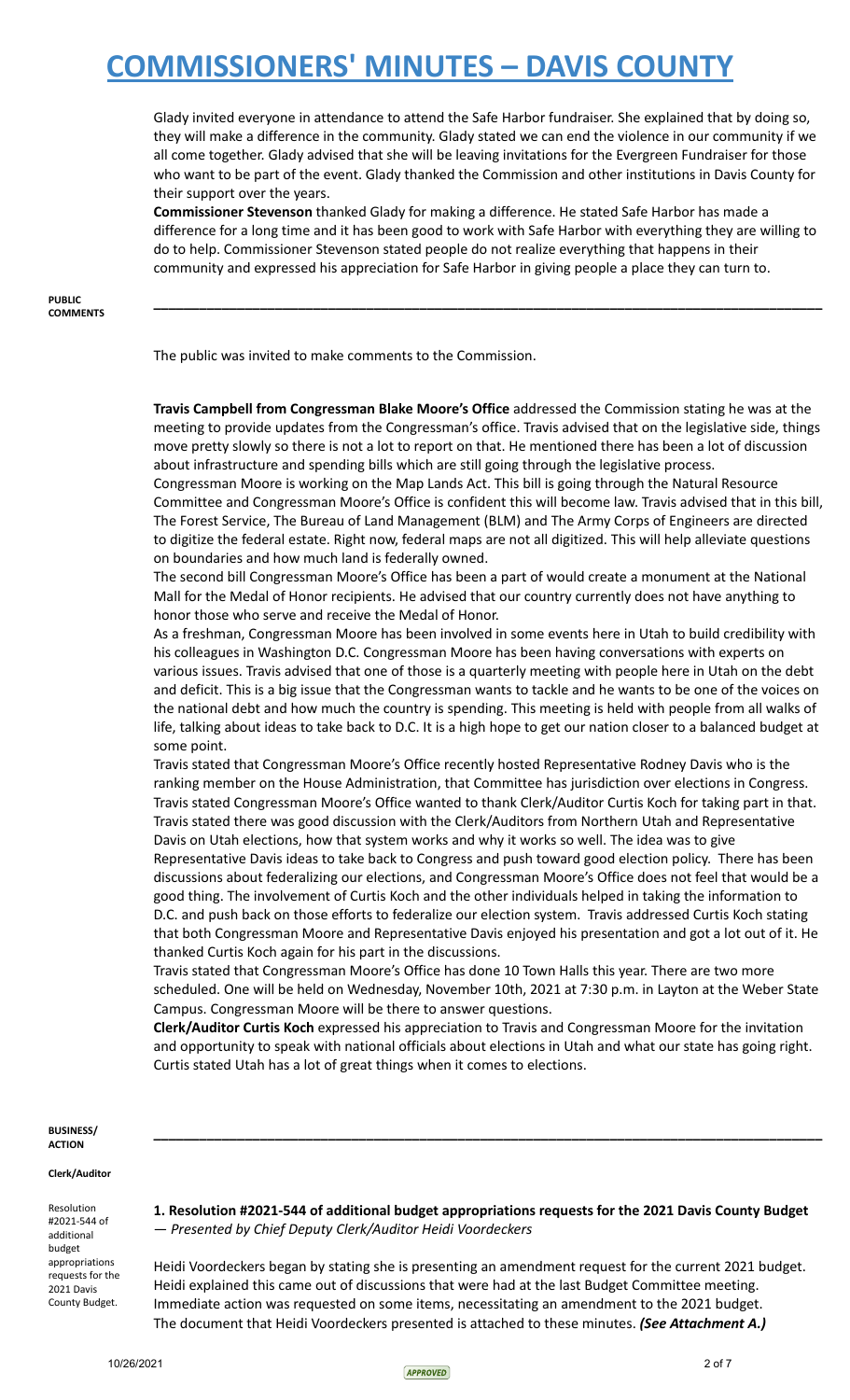Motion to open the Public Hearing: Com. Kamalu Seconded: Com. Stevenson All voted Aye

Commissioner Stevenson invited the public to make comments. No public comment was made.

Motion to close the Public Hearing: Com. Stevenson Seconded: Com. Kamalu All voted Aye

> Motion to approve: Com. Stevenson Seconded: Com. Kamalu All voted Aye

## **2. Agreement #2021-545 with Municode for self-publishing software allowing Davis County personnel the ability to automatically publish updated code upon approval of a new ordinance** — *Presented by Chief Deputy Clerk/Auditor Brian McKenzie*

Brian McKenzie provided background to this agenda item by stating Municode is the County's service provider who has been handling our codified Davis County Code online. The County's current process is to provide them a draft, then Municode goes through and formats that draft to fit onto our website. The self-publishing software will allow us to go in and make modifications as new ordinances are being drafted and shortly after the approval of those ordinances by the Commission, we will be able to administratively go in and make that ordinance go live. The benefit is this will expedite the process and reduce errors and some of the back and forth on keeping track of different drafts of our ordinances. Brian advised there is a small cost savings associated with this option as well.

The contract period is 10/26/2021 to 10/26/2022. The payable amount is \$2,800.

Motion to Approve: Com. Kamalu Seconded: Com. Stevenson All voted Aye

## **3. Davis County 2022 Tentative Budget #2021-546** — *Presented by Clerk/Auditor Curtis Koch*

Curtis Koch presented the 2022 Tentative Budget. Curtis explained that this is a 102 page document and read the first four pages as well as page nine of the document in order to give a high level overview of what has taken place. Those pages that were read during this meeting are attached to these minutes. *(See Attachment B).*

[Following the meeting it was discovered that incorrect figures were announced from page 2 of the Tentative *Budget. The correct figures are reflected on Attachment B of these minutes.]*

The complete document is filed in the Davis County Clerk's Office as 2021-546.

Curtis Koch expressed his appreciation to Chief Deputy Clerk/Auditor Heidi Voordeckers for countless hours of work and effort. Curtis went on to thank several of the Human Resources employees for their efforts. Commissioner Kamalu commented on the many meetings and so much work that went into this budget. She echoed appreciation to Heidi Voordeckers and all of the County's wonderful department heads. Commissioner Stevenson stated these immense efforts happen every year and stated he is grateful for the time that Curtis Koch, Heidi and their office put in as it is a team effort.

Commissioner Stevenson highlighted that you can see by the numbers that the County was able to continue to protect the employees as well as facilities and the maintenance at the County. He stated the budget is close to being break even and he advised there is no anticipated tax increase. He stated this goes back to the efforts put in by all departments by looking at the budget closely and seeing what they can do to save and be more efficient. He went on to state that these efforts allow us to reward our employees for their hard work.

Commissioner Kamalu advised there has been a significant prioritization of wages to our employees in this budget. The County is able to consider this budget due to the strong financial position that we have gone into the pandemic with. The County has worked hard to be conservative during the pandemic and having a strong financial position gives options even though unexpected economics are at play.

Commissioner Kamalu expressed her gratitude for that and went on to state that in every household and business across Davis County, everyone should be thankful for the position our County is in.

Agreement #2021-545 with Municode for self-publishing software allowing Davis County personnel the ability to automatically publish updated code upon approval of a new ordinance.

Davis County 2022 Tentative Budget #2021-546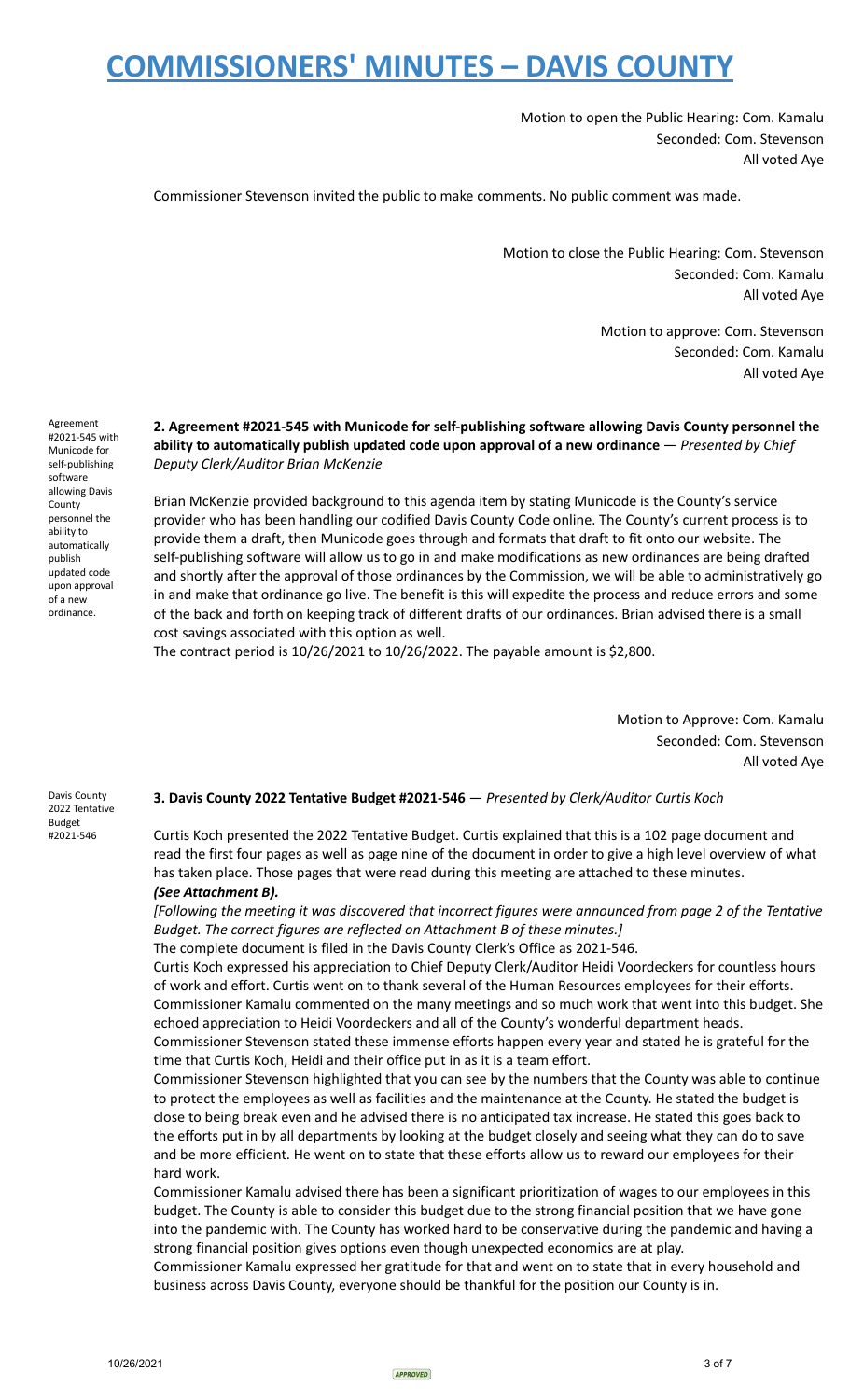Motion to Approve: Com. Stevenson Seconded: Com. Kamalu All voted Aye

#### **Commission**

Resolution #2021-547 of appointment of a Davis County representative and an alternate representative for the Utah Counties Indemnity Pool (UCIP) annual membership meeting on November 11, 2021.

**4. Resolution #2021-547 of appointment of a Davis County representative and an alternate representative for the Utah Counties Indemnity Pool (UCIP) annual membership meeting on November 11, 2021** — *Presented by Commissioner Stevenson*

Commissioner Stevenson advised he sits on the board of UCIP and asked Commissioner Kamalu to be the alternate representative and she accepted. Commissioner Stevenson advised the two names they will recommend will be his, Bob Stevenson, and Commissioner Lorene Kamalu as the alternate for that meeting. The contract period begins 10/26/2021.

| Interlocal<br>Agreement<br>#2021-548<br>with<br>Multicounty<br><b>Appraisal Trust</b><br>(MCAT) | 5. Interlocal Agreement #2021-548 with Multicounty Appraisal Trust (MCAT) for the appointment of Lisa<br>Manning as the Davis County representative to the Multicounty Appraisal Trust – Presented by<br>Commissioner Stevenson |
|-------------------------------------------------------------------------------------------------|---------------------------------------------------------------------------------------------------------------------------------------------------------------------------------------------------------------------------------|
|                                                                                                 | This item was introduced with no further discussion.                                                                                                                                                                            |

Motion to approve items 4 and 5: Com. Kamalu Seconded: Com. Stevenson All voted Aye

#### **CED**

Finalize a Quitclaim Deed # 2021-549 6. Finalize a Quitclaim Deed #2021-549 with Dennis and Melanie W. Vest on a parcel of surplus Tax Sale **property known as Tax ID 06-031-0003** — *Presented by Community and Economic Development Director Kent Andersen*

The receivable amount is \$356.18.

Motion to Approve: Com. Kamalu Seconded: Com. Stevenson All voted Aye

#### **Health**

Agreement #2021-550 with the Utah Department of Health for the FY22 Violence and Injury Prevention Program

**7. Agreement #2021-550 with the Utah Department of Health for the FY22 Violence and Injury Prevention Program** — *Presented by Health Director Brian Hatch*

Brian Hatch advised that this money is used for the Safe Kids Coalition for Injury. The other part of this contract is for Overdose to Action, particularly opioids. The contract period is 10/01/2021 to 09/30/2022. The receivable amount is \$82,878.52.

> Motion to Approve: Com. Kamalu Seconded: Com. Stevenson All voted Aye

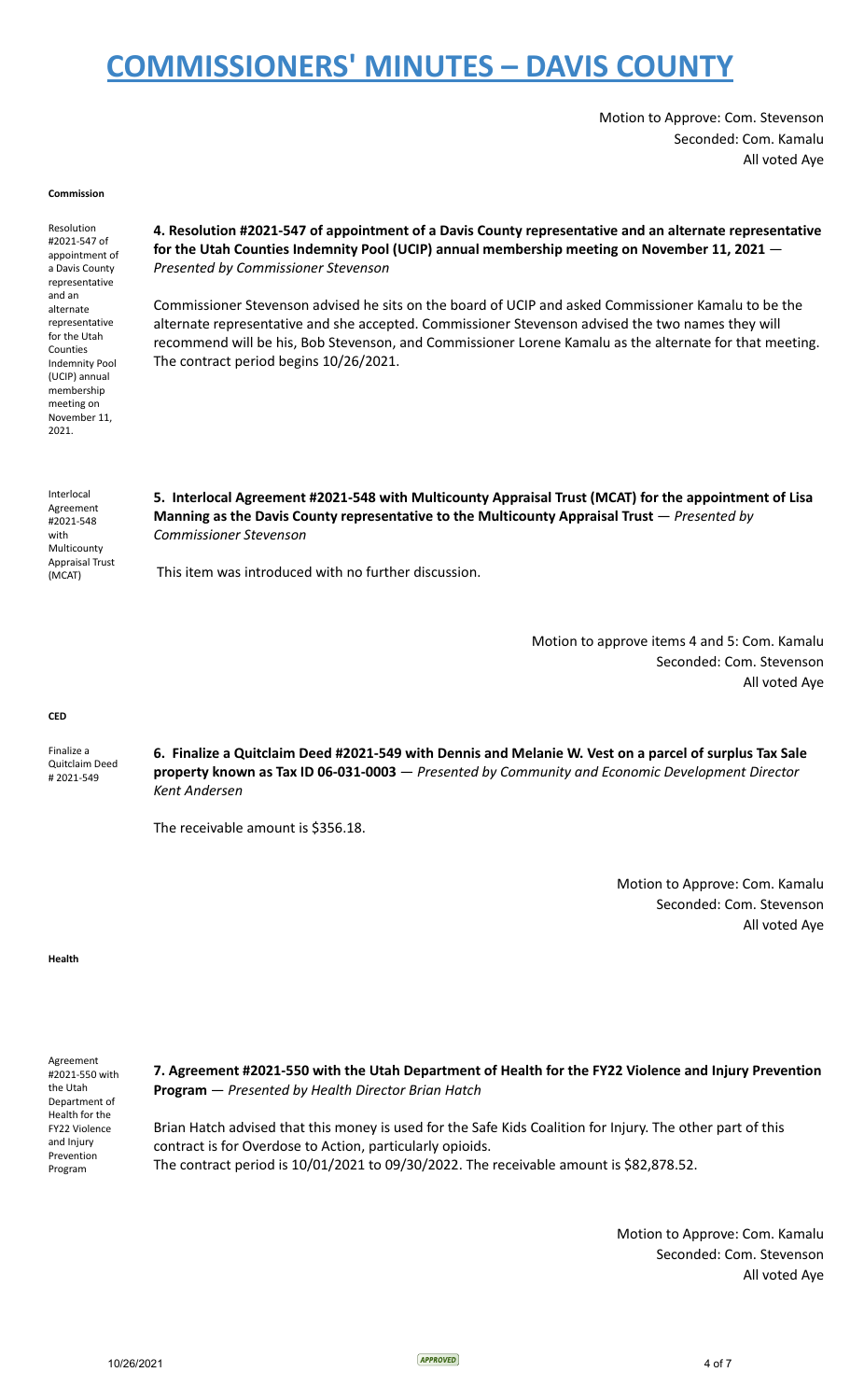### **Public Works**

Amendment #2020-630-A to the Standard Design Professional Services Contract with Jones & Associates Consulting Engineers, Inc.

**8. Amendment #2020-630-A to the Standard Design Professional Services Contract with Jones &** Associates Consulting Engineers, Inc. for an additional scope of work to aid in the required acquisition of **right-of-way from two property owners required for the Ewe turn cul-de-sac** — *Presented by Public Works Director Adam Wright*

Adam Wright explained that there were some unforeseen conditions that had to be changed right away to alter the property along with some utility changes. This will bring the contract to a total of \$21,749. The contract period is 10/26/2021 to 12/31/2021. The payable amount is \$2,576.

> Motion to Approve: Com. Kamalu Seconded: Com. Stevenson All voted Aye

#### **Sheriff**

State Plan of Operation (SPO) Memorandum of Understanding #2021-551 with the State of Utah/United States Territory

**9. State Plan of Operation (SPO) Memorandum of Understanding #2021-551 with the State of Utah/United States Territory to mark the terms and conditions of the Department of Defense excess property and equipment that is redirected to Davis County for law enforcement purposes** — *Presented by Chief Deputy Susan Poulsen*

Commissioner Kamalu asked if Chief Poulsen knew the kind of equipment this includes. Chief Poulsen advised that the Sheriff's Office has 58 M16 rifles for Law Enforcement purposes. She advised that in the past they had other items but that is all they have at this time.

Training Reimbursement Agreement #2021-552 for Special Functions Officer (SFO) and Law Enforcement Officer (LEO) Training.

Tow Rotation **Contracts** #2021-553 - 2021-555

**10. Training Reimbursement Agreement #2021-552 for Special Functions Officer (SFO) and Law Enforcement Officer (LEO) Training** — *Presented by Chief Deputy Susan Poulsen*

The contract period is 10/26/2021 to 10/26/2023. The receivable amount is \$24,752.

**11. Tow Rotation Contracts #2021-553- #2021-555**— *Presented by Chief Deputy Susan Poulsen*

- #2021-551 Aaron's Towing LLC
- #2021-552 Aaron's Towing and Recovery LLC
- #2021-553 Ricky's Towing

The contract period is 07/01/2021 to 06/30/2022.

Motion to Approve items 9-11: Com. Kamalu Seconded: Com. Stevenson All voted Aye

**CONSENT ITEMS \_\_\_\_\_\_\_\_\_\_\_\_\_\_\_\_\_\_\_\_\_\_\_\_\_\_\_\_\_\_\_\_\_\_\_\_\_\_\_\_\_\_\_\_\_\_\_\_\_\_\_\_\_\_\_\_\_\_\_\_\_\_\_\_\_\_\_\_\_\_\_\_\_\_\_\_\_\_\_\_\_\_\_\_\_\_\_\_**

Commission Meeting Minutes

## **Meeting Minutes**

Meeting Minutes for September 28, 2021, were presented for approval.

Commissioner Stevenson expressed his gratitude to the group who prepares the minutes.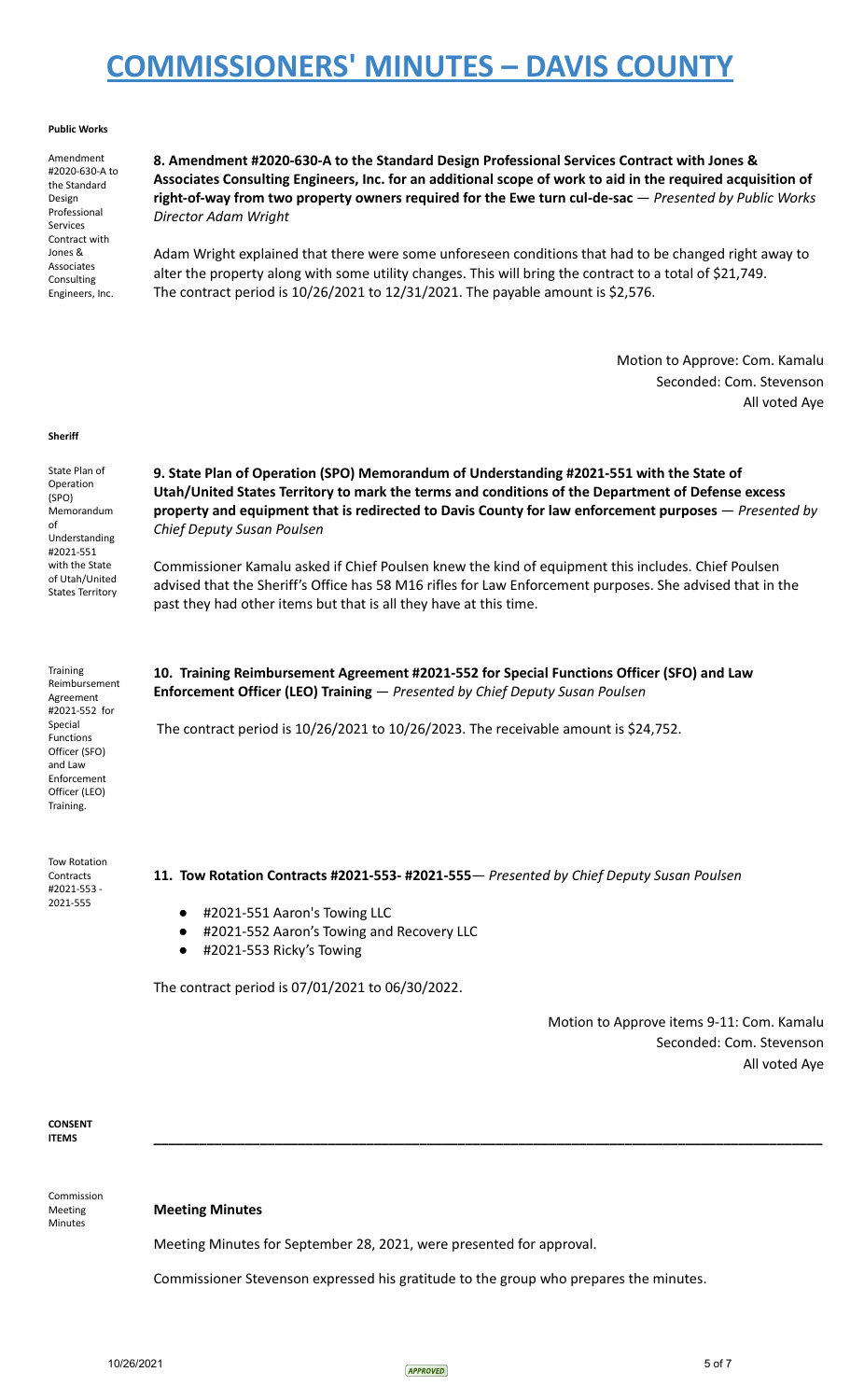Motion to Approve: Com. Stevenson Seconded: Com. Kamalu All voted Aye

Commissioner Stevenson moved to recess to the Board of Equalization. Commissioner Kamalu seconded the motion. All voted Aye.

**\_\_\_\_\_\_\_\_\_\_\_\_\_\_\_\_\_\_\_\_\_\_\_\_\_\_\_\_\_\_\_\_\_\_\_\_\_\_\_\_\_\_\_\_\_\_\_\_\_\_\_\_\_\_\_\_\_\_\_\_\_\_\_\_\_\_\_\_\_\_\_\_\_\_\_\_\_\_\_\_\_\_\_\_\_\_\_\_**

**BOARD OF EQUALIZATION**

Property Tax Register

Property Tax Register matters were presented by Curtis Koch, Davis County Clerk/Auditor, as follows:

### **Auditor's Adjustments:**

- 23 various appeals recommended for approval
- 1 appeal correction for over \$1,000,000, totaling \$2,952,051.
- 12 with no change in values
- 12 hearing findings, totaling \$379,001
- 1 late withdrawn appeal

### **Abatements:**

- 1 late abatement application report, totaling 17 abatements that total \$26,285.88 **Corrections:**
- 2 Veteran Tax Exemption Requests
- 1 due to the property being sold to a governmental entity, UDOT

### **Assessor Initiated Corrections:**

• Various corrections totaling \$509,197

Motion to Approve: Com. Kamalu Seconded: Com. Stevenson All voted Aye

Commissioner Stevenson moved to reconvene the Commission Meeting. Commissioner Kamalu seconded the motion. All voted Aye.

**\_\_\_\_\_\_\_\_\_\_\_\_\_\_\_\_\_\_\_\_\_\_\_\_\_\_\_\_\_\_\_\_\_\_\_\_\_\_\_\_\_\_\_\_\_\_\_\_\_\_\_\_\_\_\_\_\_\_\_\_\_\_\_\_\_\_\_\_\_\_\_\_\_\_\_\_\_\_\_\_\_\_\_\_\_\_\_\_**

**COMMISSION COMMENTS**

Commissioner Stevenson invited other comments from the dais.

**Human Resources Director Chris Bone** stated that he wanted to add his voice to the appreciation for the budget process and say thank you. He stated it has been amazing watching the budget develop this year. Chris Bone thanked Curtis Koch and Heidi Voordeckers for their expertise. Tyson Shields from Information Systems has been assisting in the budget process remotely. Chris stated that Human Resources has run several projections for this budget and the HR Generalists have been tasked with entering numbers into the central budget entry, double checking for duplicates and other things that show up when the projections are run.

Chris Bone expressed his gratitude for the work put in at the Budget Committee meetings and the departmental presentations. He stated the Budget Committee has definitely prioritized the County employees this year because it is the employees that make this County run and function.

**Commissioner Kamalu** commented on the privilege it is for her to serve on the board of Safe Harbor and view the efforts of a lot of people. She expressed her gratitude for Glady Larsen's attendance at the meeting as well as for the work of Safe Harbor's Executive Director Kristen Floyd, who was not in attendance due to all the work she and her people have to do. Commissioner Kamalu stated domestic violence and sexual assault is a problem not only in Davis County but for the State of Utah. There is research being done to attempt to figure out why this is such a problem and to counter it with prevention. Commissioner Kamalu encouraged those in attendance to be informed and to help in the effort of prevention and supporting the survivors and helping them to move past it. She stated Safe Harbor's new building is going up on the campus of the Intermountain Layton Hospital. She stated that it will be a wonderful facility for not only the staff but for those people who will come and receive services.